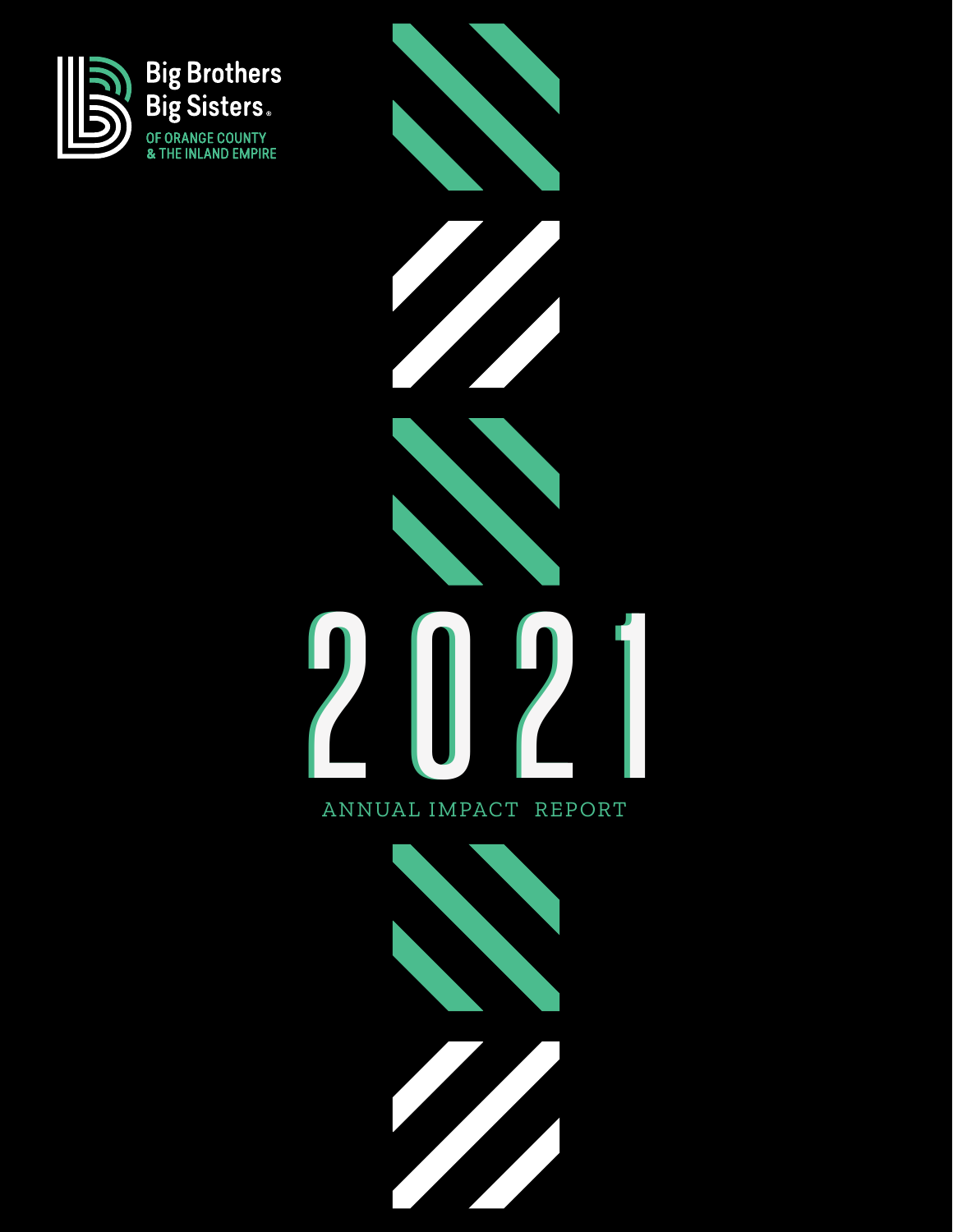

## OUR MISSION

To create and support one-to-one mentoring relationships that ignite the power and promise of youth

# OUR VISION

To provide a pathway for underserved youth, ages 6-24, to achieve their educational dreams and succeed in living wage careers



Orange County Big Of the Year, Samantha , and her Little, Miranda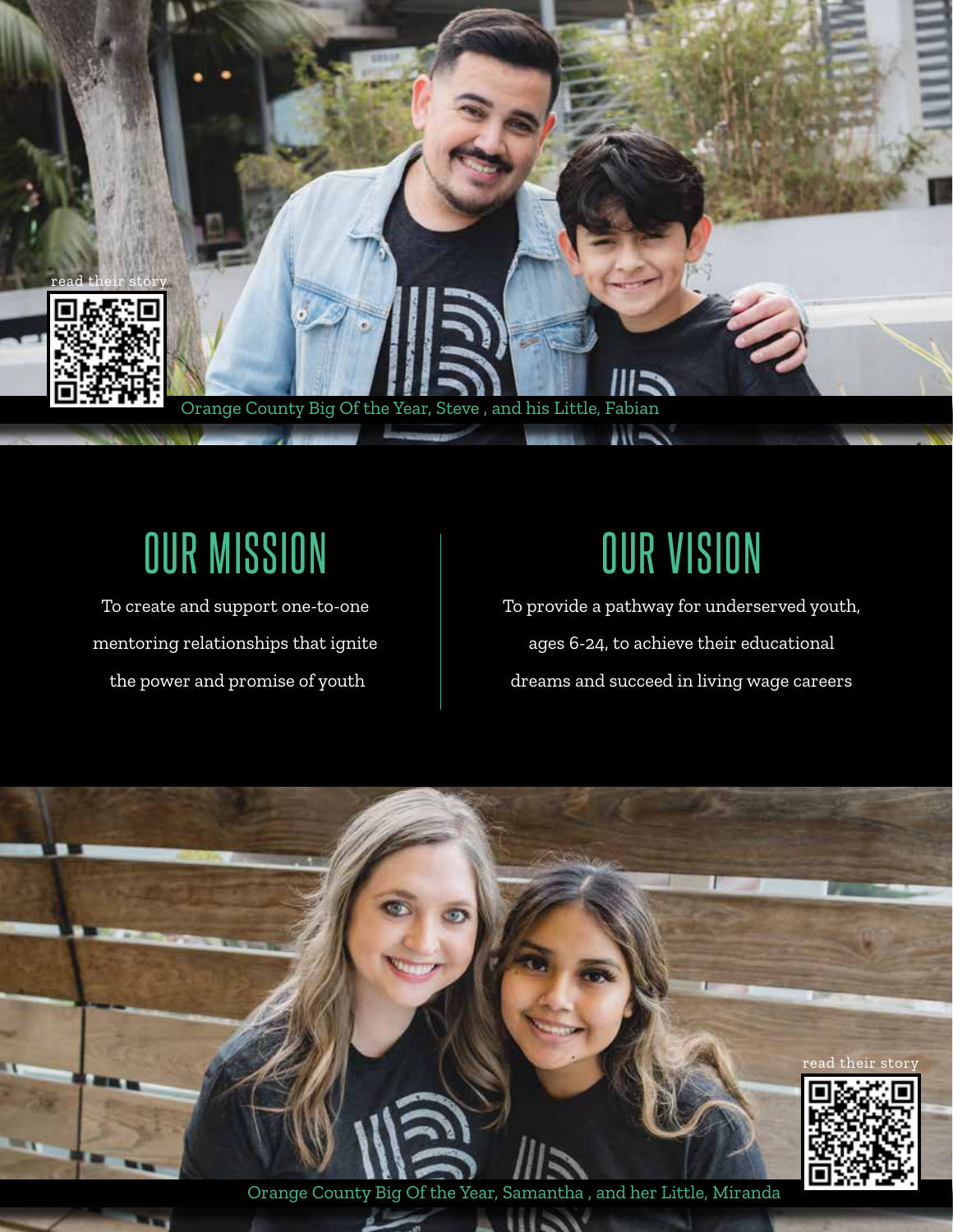

# WE BELIEVE...

...in the power of mentoring to transform the lives of youth in our community.

For many of the youth we serve mentoring represents more than just a meaningful connection to a

positive role model, it means access to the opportunities, equity, and dignity they deserve.

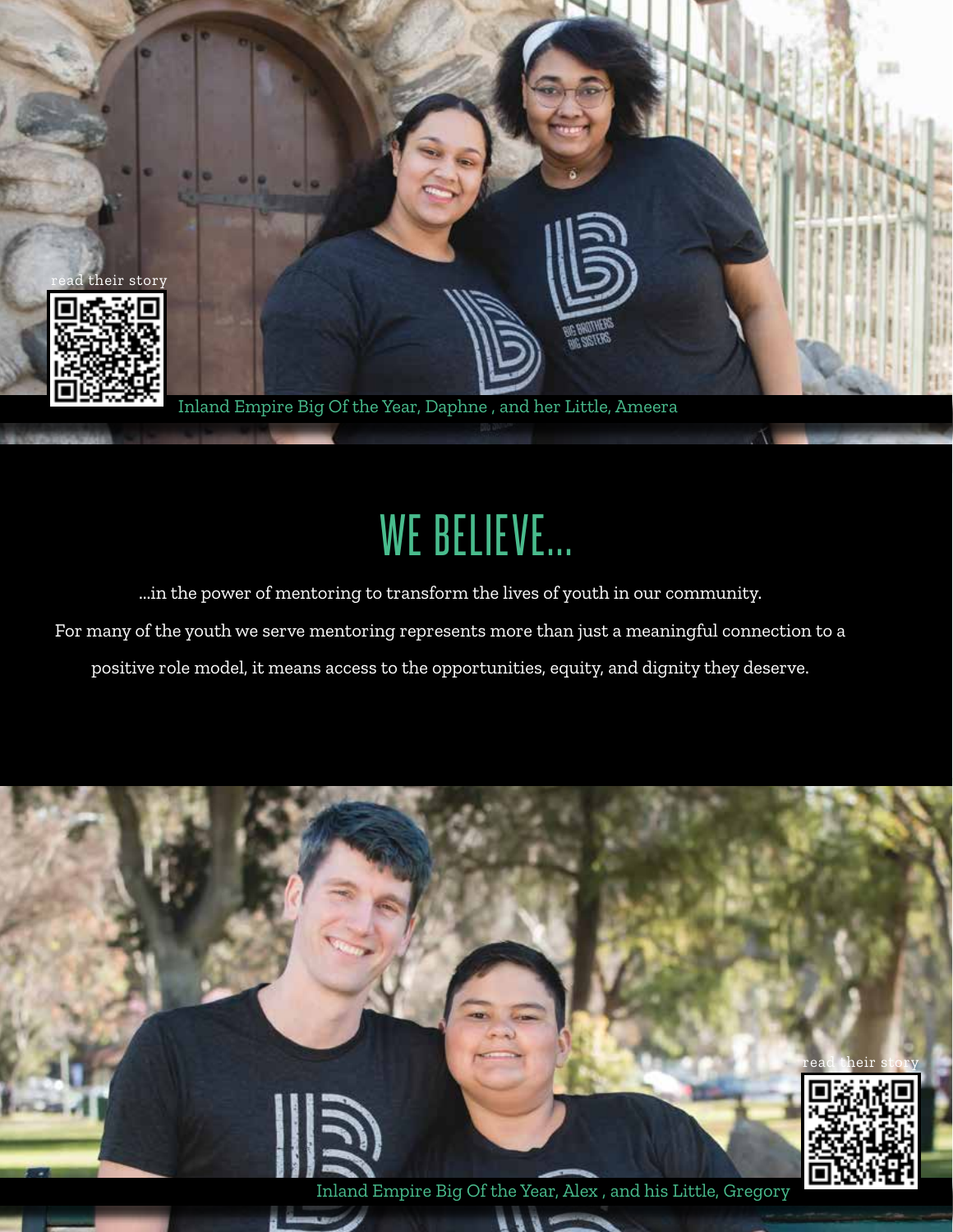Together, we have the power to ignite potential within every young person we serve. In turn, they will become the change-makers and cycle-breakers our community desperately needs. They are our future leaders, innovators and advocates.

- Sloane Keane, CEO

#### The Need  $\equiv$

Youth we serve in our community

## 110,000

disconnected youth ages 16-24 in our tri-county region who are neither working nor in school.

## 1 IN 3

kids in our community or 400,000+ kids ages 6-17 are growing up without a positive role model.

### 10X

The low-income youth we support are 10 times more likely to drop out of high school than their high-income peers.



65%

live below the poverty line



don't live in a dual-parent household

## 10%

have a parent who is incarcerated

#### The Opportunity



The CDC highlights the mentoring is an effective intervention for mitigating the impact of ACEs, and other mental health concerns



Mentored youth are 17% more likely to be employed and earn 13% higher wages than nonmentored youth.



Youth who are mentored are 55% more likely to attend college.

After one year of mentorship, DOJ research found depression scores for BBBS mentored youth declined 19%



34%

are housing insecure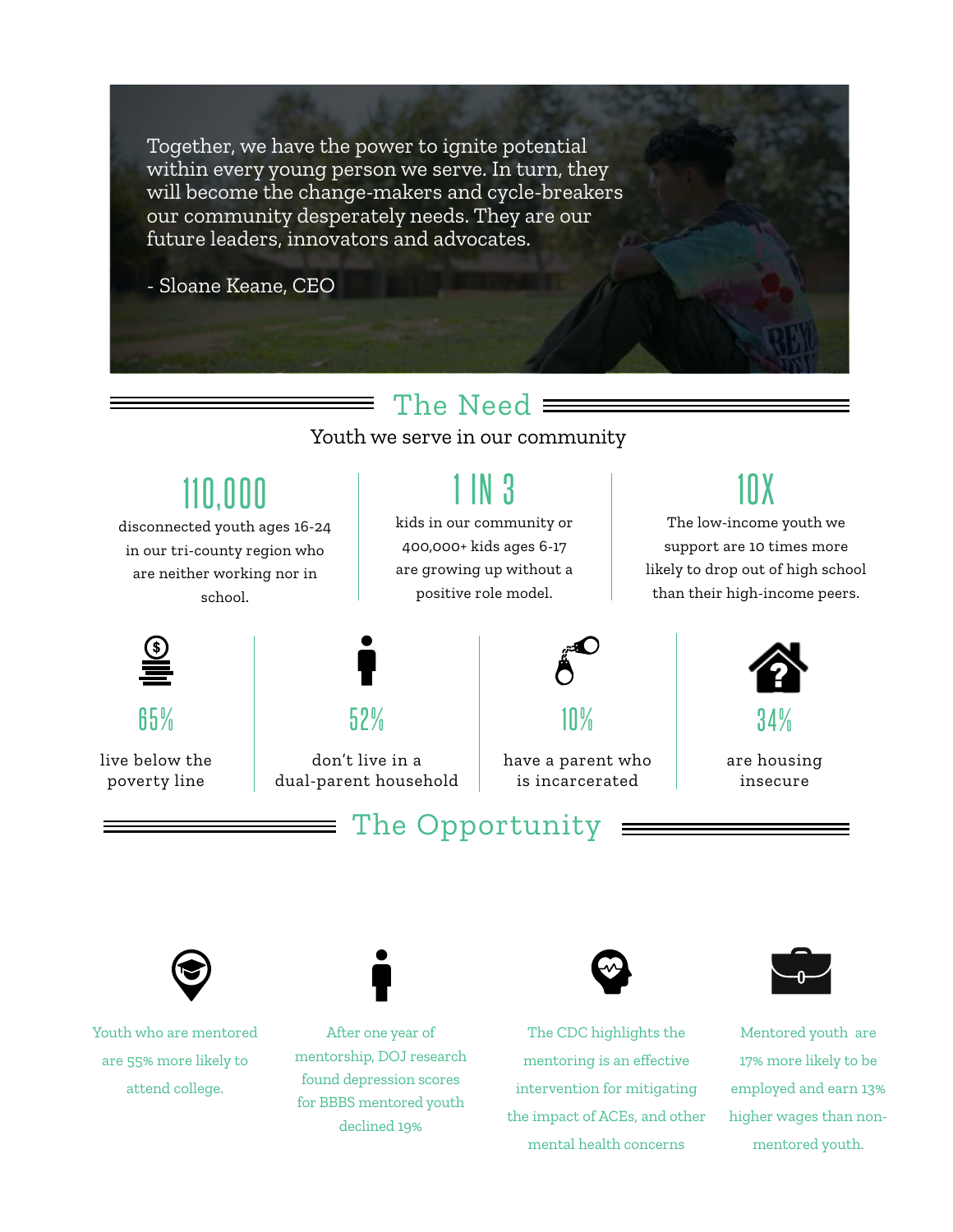# IGNITING POTENTIAL Our Impact

## IMPACTED IN 2021 3,145 YOUTH



 $2,608$ Matches served



30 Elementary schools site-based partners

 $90\%$  of mentees graduated high school  $43\%$  of whom were the first in their family to graduate high school

84% reported improved academic performance

 $97\%$ reported higher educational expectations



485 High school mentors



4 4 High school site-based partners

82% matriculated into college

87% reported improved mental health, including reduced depressive symptoms

94% reported reductions in risky behavior



97,930 Mentoring hours



12 Workplace Mentoring partners

98% reporting they did not use any illegal substances

100% stayed out of the juvenile justice system.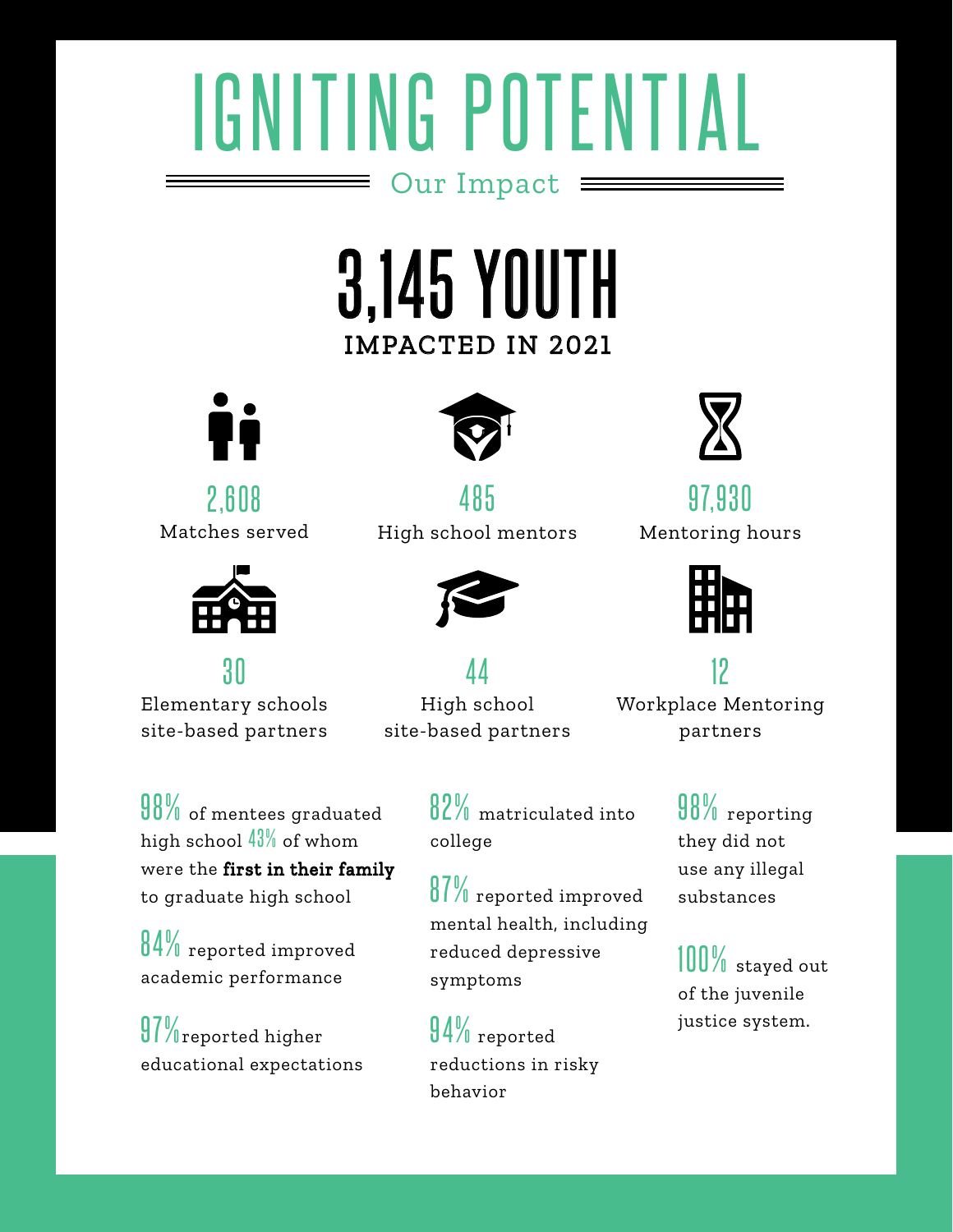# FINANCIAL POSITION

Fiscal Year End June 30, 2021



#### Consolidated Statement of Financial Position

| CASH & CASH EQUIVALENTS (includes restricted cash of \$45,630) | \$1,417,413  |
|----------------------------------------------------------------|--------------|
| <b>GIFTS &amp; GRANTS RECEIVABLES</b>                          | \$838,242    |
| <b>INVESTMENTS</b>                                             | \$15,412,945 |
| PROPERTY & EQUIPMENT (net of accum depre & amort)              | \$7,911,432  |
| <b>NOTE RECEIVABLE</b>                                         | \$6,983,300  |
| <b>OTHER ASSETS</b>                                            | \$232,862    |
| <b>TOTAL ASSETS</b>                                            | \$32,796,194 |
| ACCOUNTS PAYABLE & ACCRUED LIABILITIES                         | \$507,453    |
| DEFERRED CONTRIBUTION REVENUE                                  | \$100,090    |
| LOANS PAYABLE (net of debt issuance cost)                      | \$13,687,174 |
| <b>TOTAL LIABILITIES</b>                                       | \$14,294,717 |
| NET ASSETS WITHOUT DONOR RESTRICTIONS                          | \$18,330,131 |
| NET ASSETS WITH DONOR RESTRICTIONS                             | \$171,346    |
| <b>TOTAL NET ASSETS</b>                                        | \$18,501,477 |
| <b>TOTAL LIABILITIES &amp; NET ASSETS</b>                      | \$32,796,194 |
|                                                                |              |

**Big Brothers Big Sisters.**<br>Dof orange county & the inland empire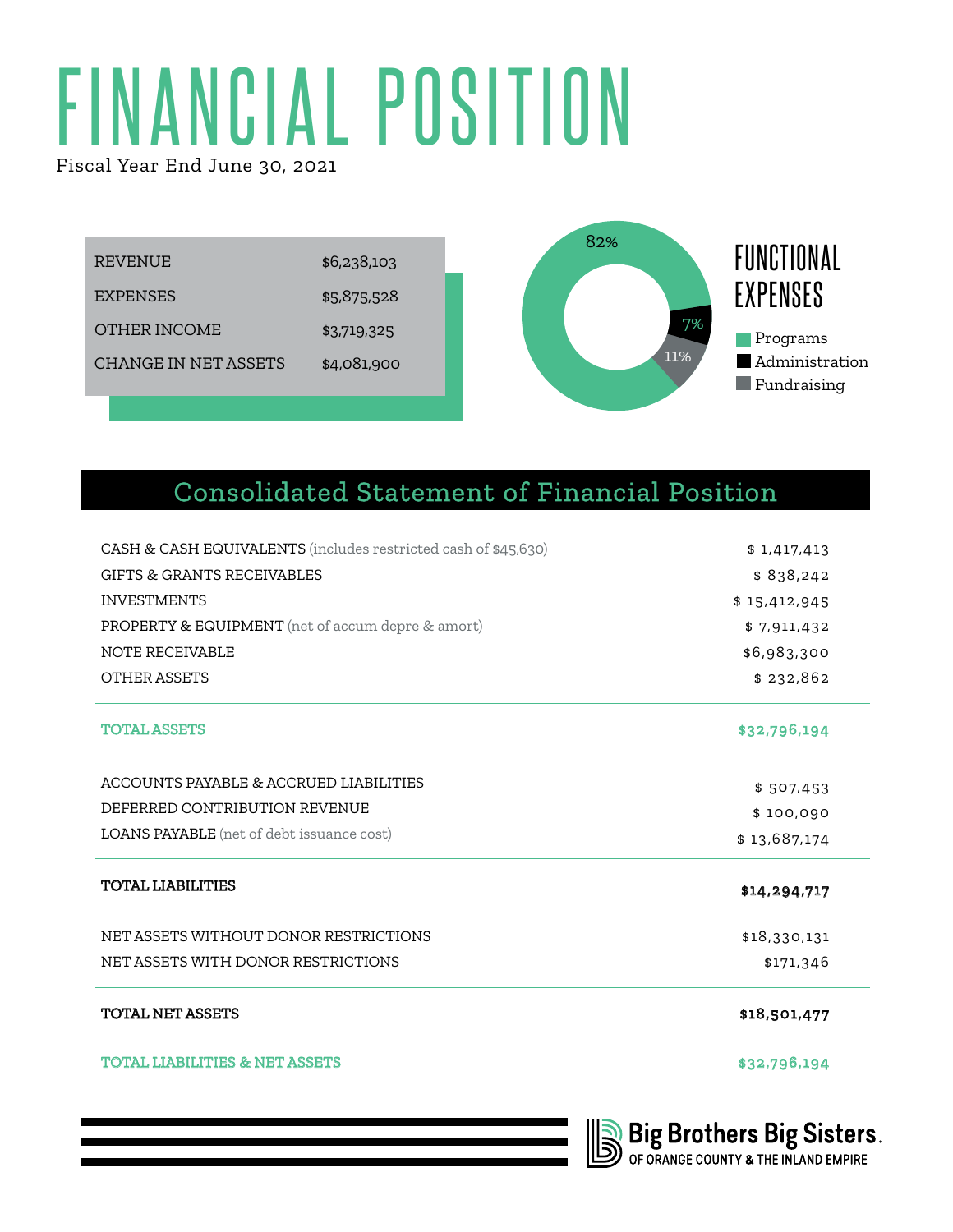SUPPORT THAT IGNITES POTENTIAL Our 2021 Supporters

#### FOUNDATIONS

Albert B. Cutter Memorial Fund Albert J. Crosson Family Foundation American Endowment Foundation - relationship through Angelitos de Oro Anderson Community Partners Angelitos de Oro Argyros Family Foundation Bellwether Charitable Foundation Bisou Bailey Foundation - through the Orange County Community Foundation Blanc Family Foundation / AYCO Borowski Family Trust Bright Funds Foundation Bristol-Myers Squibb Foundation - relationship through Angelitos de Oro Capital Group Companies Charitable Foundation CapRock Partners Giving Foundation Charities Aid Foundation of America (CAF) Charity on Top Foundation Chick-fil-A Foundation Christ Cathedral Academy • College Futures Foundation • Croul Family Foundation • D&D Charitable Foundation • Darrell & Teresa Mott Family Trust • Dorothy M. Booth Charitable Trust, Bank of America, N.A., Co-Trustee • Draper Family Foundation - through California Community Foundation • ECMC Foundation • Edwards Lifesciences Foundation • Enterprise Holdings Foundation • First Foundation - Advisors • Fox Theatre Foundation • Frome Family Foundation • Gap Foundation • Gilbert Heritage Foundation Golden State Foods Foundation • Goodwin Family Memorial Trust • Harris-Taylor Family Foundation - through Orange County Community Foundation, relationship through Angelitos de Oro • Hexberg Family Foundation Hoag Memorial Hospital Presbyterian - relationship through Angelitos de Oro Inland SoCal United Way Insurance Industry Charitable Foundation's Western Division . J. Stanley and Mary W. Johnson Family Foundation . JCPenney Communities Foundation . Jewish Community Foundation of Orange County . JP Morgan Chase Foundation • Juliano Family Foundation • Kirby Family Charitable Trust - through Fidelty Investments • Kiwanis Club of Riverside • L3Harris Technologies Foundation • Loma Linda University Health • Lon V. Smith Foundation Majestic Realty Foundation • Marathon Petroleum Foundation, Inc. Mary E. Moore Family Foundation • Mi Chartiable Foundation . Midkiff Family Foundation . Mike and Linda Mussallem - through the Orange County Community Foundation, relationship through Angelitos de Oro . Movement Foundation MUFG Union Bank Foundation Oneroot Foundation Orange County Community Foundation Pacific Life Foundation Pam & Jim Muzzy - through Orange County Community Foundation, relationship through Angelitos de Oro • Parker-Hannifin Foundation • PayPal Giving Fund • Riverside Police Foundation • Riverside Sunrise Rotary • RSM US Foundation - relationship through MondayCall • San Manuel Band Of Mission Indians • Scott and Karen Green - through the Orange County Community Foundation • Shanbrom Family Fund - through Orange County Community Foundation • Smart and Final Charitable Foundation • Stars & Stripes Children's Foundation • Tarsadia Foundation • The 2006 S and T Tang Family Trust • The Ahmanson Foundation, Trustee, Howard F. Ahmanson • The Bernard P. Novak Foundation • The DevTo Support Foundation - advised by The First Foundation • The Donna and John Crean Foundation • The Exodus 315 Family Trust • The James Previti Family Foundation • The Joe MacPherson Foundation • The Kling Family Foundation - relationship through Angelitos de Oro The Larry and Helen Hoag Foundation - relationship through Angelitos de Oro The LeVecke Family Foundation The Magnon Foundation - through Fidelity Investments The Rallis Foundation • The Susan Scott Foundation • The Westhead Family Trust • U.S. Bank Foundation • Ueberroth Family Foundation UPS Foundation Viviware Foundation - through Bright Funds Foundation Waltmar Foundation, Inc. Warren & Jennifer Taylor - through the Orange County Community Foundation, relationship through Angelitos de Oro • Wheeler Family Foundation • Whitecross Foundation • Willoughby Family Giving Fund - through Fidelity Investments • Wingate Foundation Wohl Family Fund - through Orange County Community Foundation Youssef and Kamel Mawardi Fund

#### CORPORATE SUPPORTERS

1 Love I.E. . 20/20 Plumbing & Heating, Inc. . 7 Leaves Cafe . Abbott Vascular . Accurate Fishing Products . Advantage Sales and Marketing (Advantage Solutions) . Affordable Housing Access Inc. AGIT Global Akash Winery ALCAL Specialty Contracting Allied Universal Security Services Altria Group Altura Credit Union Amazon Smile American Golf Corporation • America's Escrow • Angels Baseball • Antis Roofing & Waterproofing • Apriem Advisors - through the National Christian Foundation California • Arcade Coffee Roasters • AT&T • Bank of America • Barton Integration • Beacon Pointe • Beauty 21 Cosmetics, Inc. • Behr Cares Fund - through OneOC Bellwether Financial Group . Bellwether . Marine Acquisition Company . Ben's Asphalt, Inc. . Bertha Mae's Brownie Co. . Best Best & Krieger LLP . Black Roses . Blythe Global Advisors, LLC Boeing Brew Ha Ha Productions Brewery X Buffalo Exchange Burtek C 21 Preferred Cadence Design Systems CALIAGUA. INC. California Bank & Trust California Baptist University - College of Behavioral Social Sciences • California Resources - through the Benevity Community Impact Fund • Calvary Chapel Of Murrieta Canterbury Consulting CapRock Partners Capstone Financial Partners LLC CEJ Investments Center Street Lending CEO Leadership Alliance and Chapman University with Anaheim Union High School District Chalmers Corporation Chipotle Mexican Grill Citizens Business Bank Citrus Motors Columbia Steel Commonwealth Business Bank . Compass Group Management, LLC . Corky Carroll's Surf School . Costco . Cox Automotive . Cox Communications, Inc. Crescent Bay Advisors Inc. . Custody Queens · Darioush Winery • David August Inc. • Deloitte & Touche LLP • Descanso Restaurant • Diamond Environmental Services • Disney Worldwide Services, Inc. • Do It American MFG Company LLC Donnelley Financial Solutions Eagle Vines Golf Club Edison International Epson Ernest & Young LLP Europa Winery Exit Alliance Realty Experian - through the Benevity Community Impact Fund F45 Training - Irvine Business Complex Fairway Independent Mortgage Corporation (MUV Team) Farmers & Merchants Bank • Farmer's Insurance - through the Benevity Community Impact Fund • Farmhouse Collective LLC • Fazeli Cellars Winery • Fidelity Melon • Fidelity National Title Company • Finance Services • Forge Media Group • Forward Counsel • Fox Corporation • Fusion Signs and Designs • Galardi Group • Ganahl Lumber • Garden Grove Police Association GenEscrow Grapeline Wine Tours Griswold Industries (CLA-VAL) Hal Hays Construction HallPass Media / Missin Curfew podcast Harbor Distributing, LLC Highland Commercial Roofing Hillmann Consulting, LLC Holstrom, Block & Parke Informative Research Ingram Micro Community Relations Fund - through OneOC ● In-N-Out Burger ● International Brotherhood of Boilermakers Local Lodge 92 ● International Christian Adoption ● Johnson Capital ● Karen Allen Salon ● KDF Communities, LLC Keenan & Associates Kincaid Construction Company KPMG LLP Kroger Lady Loo Lafayette 148 - relationship through Angelitos de Oro Lake Elsinore Storm Baseball • Latham & Watkins LLP • Latino Network • Law Offices of A Lavar Taylor • Lennox • Liberty Mutual • Local Union 440 International Brotherhood of Electrical Workers Lockton Insurance Brokers Lorenzi Estate Wines Lorin Backe Photography Macy's - through the Benevity Community Impact Fund Made. Shop, Inc. • Magellan Capital • Maki Bomb • Mathis Brothers Furniture • McCarthy Building Companies, Inc. • Meital Taub Luxury Group • Modern Lending Team Monat Global • Monster Media NAL Financial National Charity League, Inc - Riverside Nationwide Mutual Insurance Company Neora NetApp, Inc. - through the Benevity Community Impact Fund . Network for Good . New American Funding . Nichols Consulting Engineers, CHTD . Nordstrom - through the Benevity Community Impact Fund . Nordstrom Rack • North Italia • OctoClean • OctoGreen • Oltmans Construction Co. • One Digital • Ontario Refrigeration • Oracle • Oscar de la Renta relationship through Angelitos de Oro • Pacific Premier Bank • Palo Alto Network - through the Benevity Community Impact Fund • Peak Physique Fitness Facility Inc. • Pechanga Resort Casino • Pet Haven Cemetery and Crematory • PF Realty • Piercings by Midori • PIMCO - through the Benevity Community Impact Fund • Portola Consulting Group • Premier Design & Build Group PricewaterhouseCoopers LLP PRO Unlimited, Inc. PropertyRate - Joel Go PRP Wine International, Inc. R.D. Olson Development Raising Canes Real Estate Development Associates Retro Taco Reyes Coca Cola Bottling Rimrock Capital Management Riverside Construction Company Riverside East Rotary Riverside Fire Department Association Riverside Living Magazine Riverside Medical Clinic Riverside Packing House Riverside Sheriffs Association Roger Dunn Golf Shops Route 30 Brewing . Rutan & Tucker, LLP . SA Recycling . Salesforce . Sandals Church . Santa Ana Elks Lodge . Sedgwick Claims Management Services, Inc. . Sempra Employee Network • Serene Waters - Surf • Service Now - through the Benevity Community Impact Fund • Seven Points Inc Shearman & Sterling • SingerLewak LLP • Snooze Eatery Snyder Langston . South Coast Winery . Southern California Edison . Southwest Regional Council of Carpenters . STA Jets . Starbucks Coffee Company . Sterling BMW . Stradling, Yocca, Carlson & Rauth . Stream Kim Hicks Wrage and Alfaro . Stronghold Engineering . Stronghold Motorsports . Studio M. Salon Riverside . Sunwest Bank Symphony Talent • SystemGo IT • Target Corporation • The Balboa Bay Club & Resort • The Black Marlin Restaurant • The Boston Group • The Bouvet Group • The Compliance Group, Inc. . The Counter . The Grapeline Wine Country Shuttle . The Grove Community Church . The House Outdoor Gear . The Mark Co . The Mill Restaurant, Inc. . The Nevell Group • The Pick Group • The Salted Pig • Tijeras Creek Golf Club • Tilden-Coil Constructors • Toomey Law Firm • Tricord Advisors • TriElements Fitness • Two Mortgage Guys • Tyler & Bursch, LLP • U.S. Bank • UBS • UHG - through the Benevity Community Impact Fund • United Pacific • United Way California Capital Region • United Way Worldwide UnitedHealth Group Urovant Sciences VPM Management, Inc. Wach Holdings LLC Walter's Automotive Waters Edge Wineries We Care Plumbing, Heating, Air, and Solar Where's the Party Wilson Creek Winery Windermere Tower Properties Wohl Investment Company Woodard Group Word & Brown Companies Workday - through the Benevity Community Impact Fund Yates Electrospace Corporation Zelma & June Candle Co. Zions Banccorp

#### PUBLIC FUNDS

California Community Colleges - through the Social Changery • California Department of Education - through Corona-Norco Unified School District • California Department of Education - through the Orange County Department of Education . California State Coastal Conservancy . City of Anaheim CDBG . City of Corona CDBG . City of Riverside CDBG · County of Riverside · County of Riverside - through Board of Supervisors District 1 and 2 · County of Riverside - through Riverside County Office of Education · Juvenile Justice Crime Prevention Act - through County of Riverside Probation • Moreno Valley Unified School District • North Orange County Public Safety Task Force • North Orange County ROP - through Anaheim Union High School District Office on Violence Against Women, U.S. Department of Justice OJJDP - through Big Brothers Big Sisters of America Orange County Department of Education - through Anaheim Union High School District . Riverside Unified School District . Safe Neighborhoods & School Act - through Corona-Norco Unified School District • San Bernardino City Unified School District